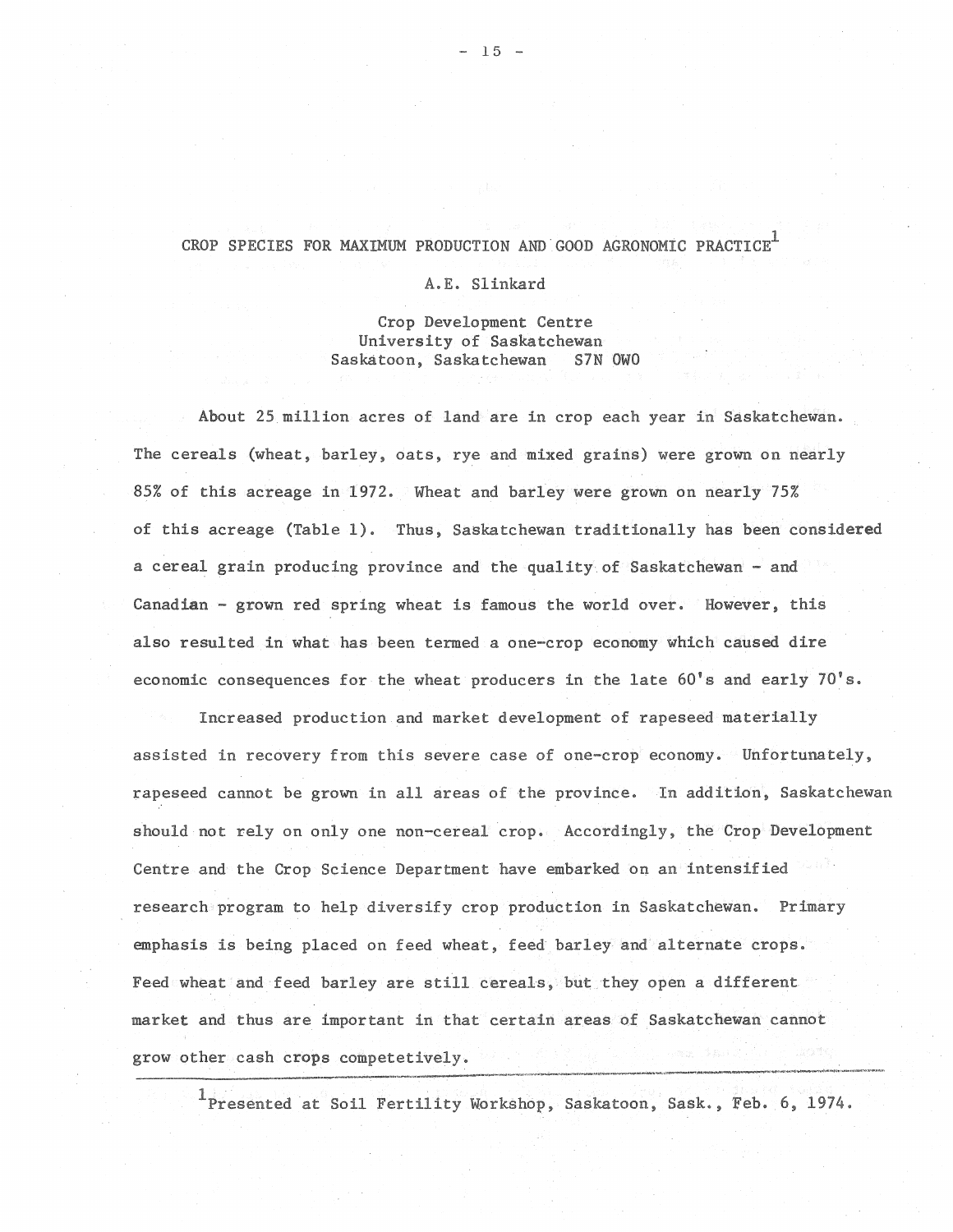The alternate crops under study are the pulse crops ( the large-seeded, edible legumes) which are characterized by a high protein content. The wisdom of this approach was evident last year with the world-wide protein shortage resulting in ridiculously high prices for protein supplements such as soybean meal at over \$400 per ton. We are also increasing efforts on flax as a direct result of renewed market interest in both linseed oil and high protein linseed meal. Canada Agriculture at Saskatoon is continuing their outstanding research program on rapeseed and recently have initiated an intensified program on sunflowers. Thus, both Canada Agriculture and the University of Saskatchewan are providing Saskatchewan farmers with a wider array of field crops, helping them avoid reliance on a one-crop economy.

Let us look at the current status of the research program on the pulses. Most of the research to date has been on field peas and fababeans; but we are . also looking at lentils, dry beans, chickpeas and lupines. We have written-off soybeans, mung beans, azuki beans, flatpeas and vetches as not being adapted to Saskatchewan conditions.

In field peas, Dr. Youngs at the National Research Council, Prairie Regional Laboratory, Saskatoon,has developed a pilot plant which grinds peas into pea flour and then separates the pea flour into a high protein (65%) fraction and a starch fraction. The pea protein concentrate can be used in a wide array of feeds and foods as a source of.high quality protein. The pea starch may find use as a desliming agent in the potash industry, paper sizing or industrial fermentation. The potential of this process is so promising that  $~\equiv~$  Newfield Seeds, Ltd., Nipawin, has installed a larget scale pilot plant to produce pea protein concentrate (PPC) and pea starch in large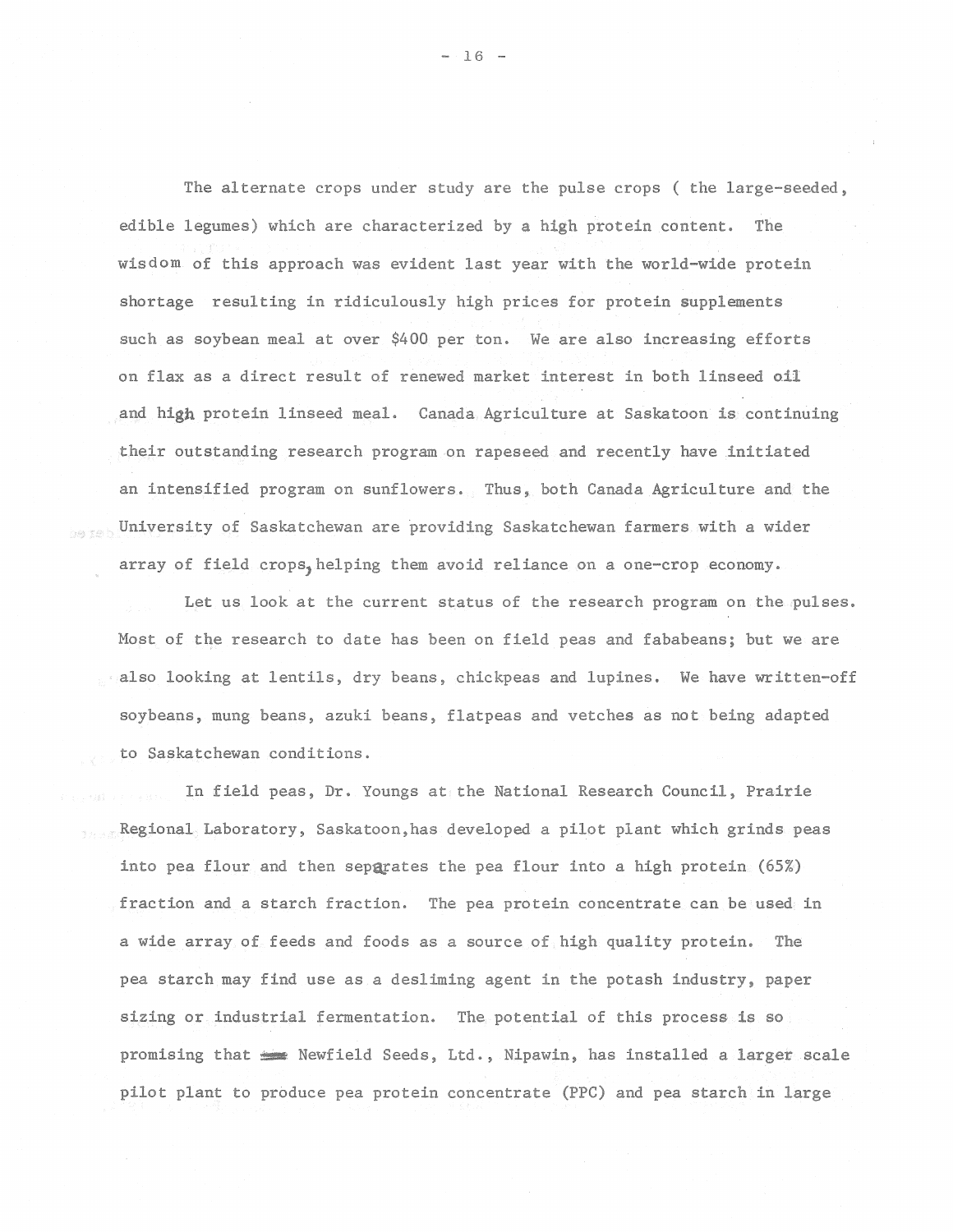lots. Commercial feed and food processors can process these large lots through their plants and obtain some idea of possible processing problems and enable them to estimate the value of the PPC and the pea starch.

We know that we can grow field peas in Saskatchewan, at least in the Parklands (Table2), and we know that we can process it into valuable PPC. However, we still need more research on additional uses for this PPC, developing uses for the pea starch and determining the economic aspects from planting to sale of the processed product. Currently, we are trying to improve on the agronomic practices involved in field pea production. With primary emphasis on weed control. In addition, we are breeding for a higher protein content of the pea seed. We have some high protein lines that we are using for parents, but they have no yield potential.

Research by Dr. La Rue at the NRC Prairie Regional Laboratory, Saskatoon, has shown that field peas fix about 30% of the nitrogen found in the above ground portion of the plant. This means that they still obtain most of their nitrogen from the soil, contrary to the belief of many early researchers. The decaying roots and straw do release some nitrogen for succeeding crops, but the amount varies widely.

The fababean is another high protein crop receiving considerable research effort. About 4,000 acres were grown in Saskatchewan in 1973. Dr. Rowland is concentrating on the agronomic and genetic research on fababeans. Fababeans appear to fix a larger proportion of their nitrogen than peas. However, current varieties are from Europe and will not mature in cool, wet areas of the province.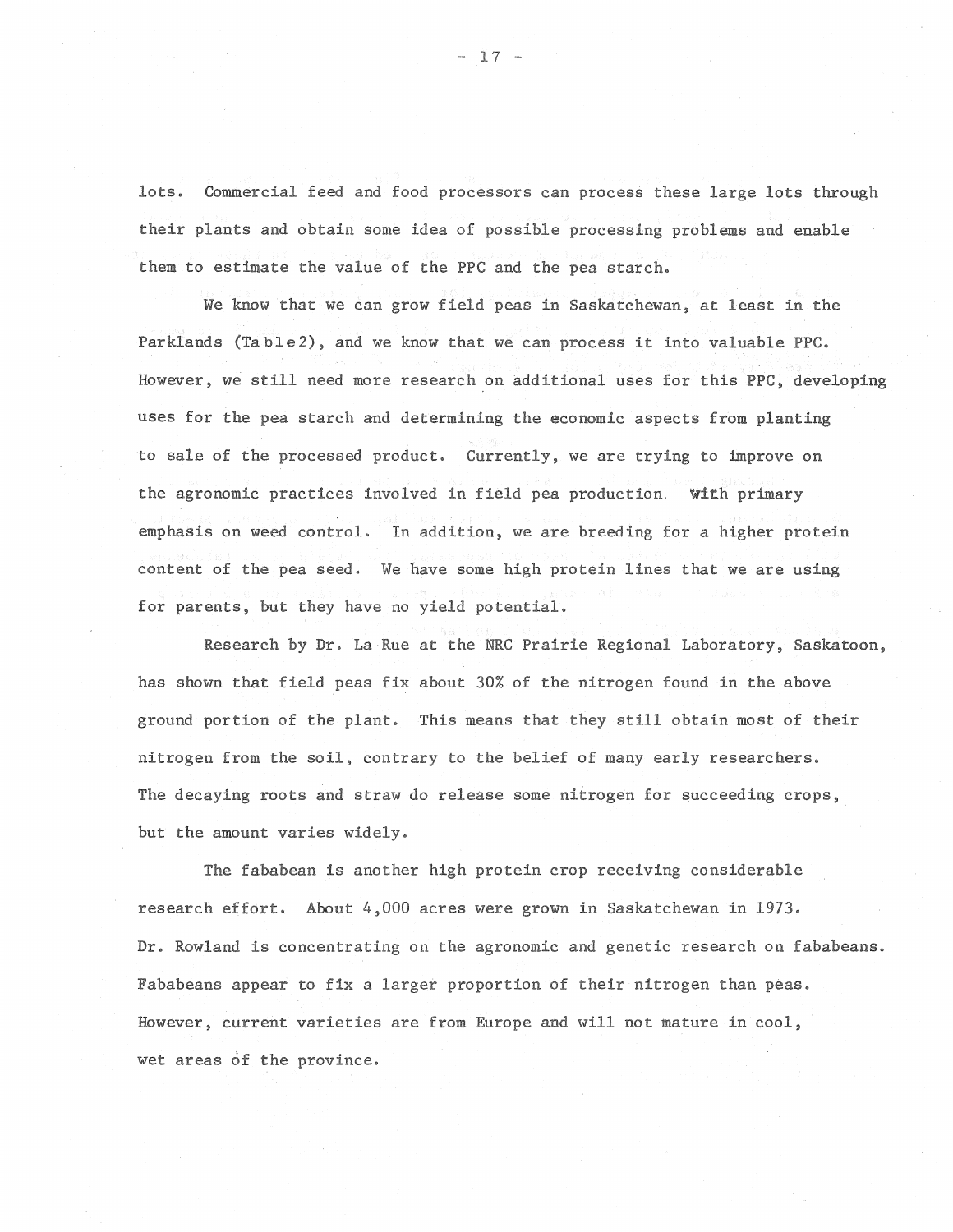In all of these alternate crops such as field peas, fababeans, lentils, flax and sunflowers, effective weed control is a prerequisite to an economic yield. Dr. Ashford is conducting research on weed control in these alternate crops and his results appear promising; for example, Treflan (trifluralin) does an excellent job of controlling wild oats in fababeans and field peas if properly incorporated prior to seeding.

#### SUMMARY

Spring wheat and barley will continue to be the two major crops in Saskatchewan. However, improved varieties and improved management practices will result in increased acreages of rapeseed, flax, field peas, fababeans, and other crops. This, in turn, will help prevent reliance on a one-crop economy as occurred in the late 60's and early 70's.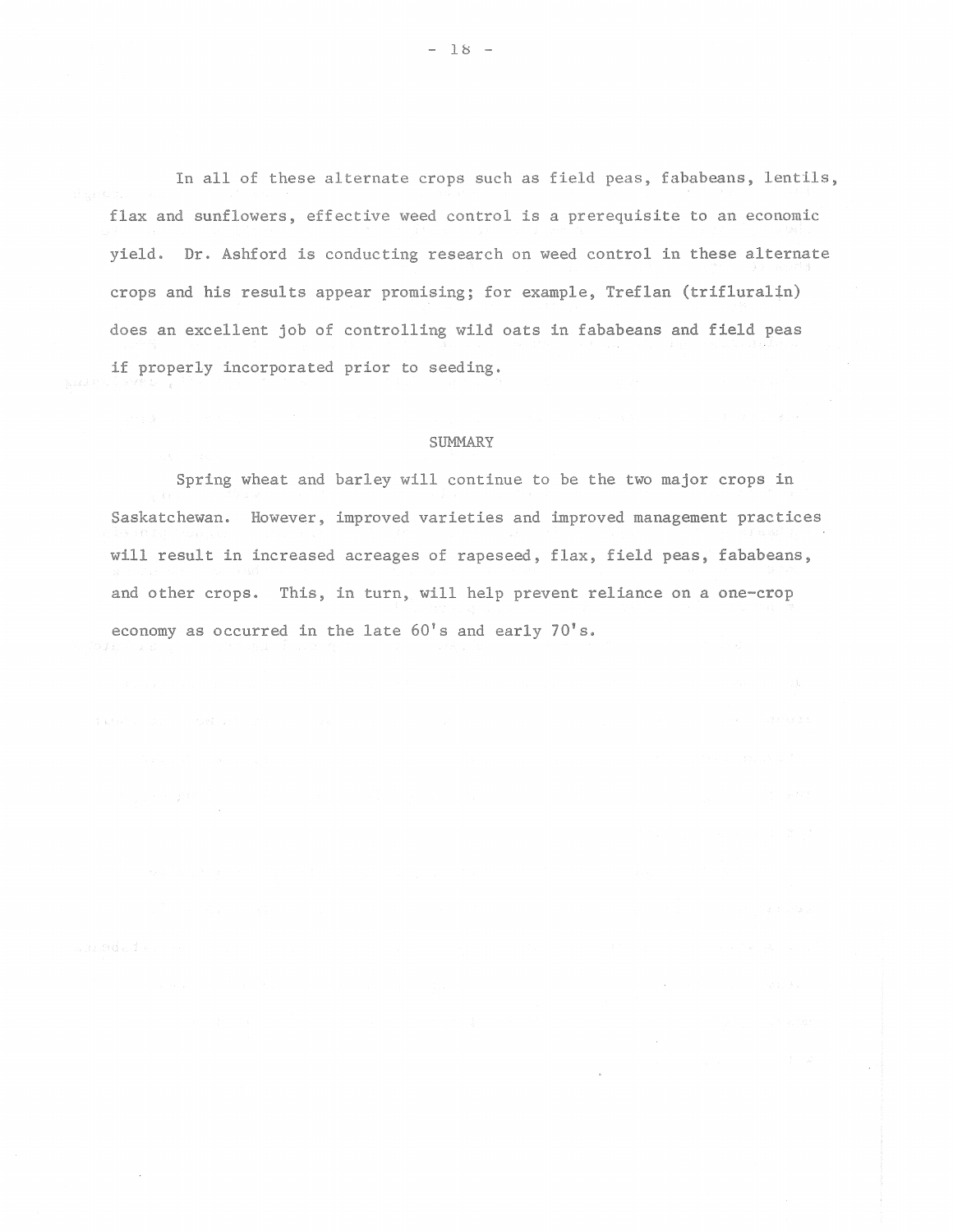## TABLE 1

### FIELD CROPS IN  $\sigma_{\rm{max}}$  and  $\sigma_{\rm{max}}$ SASKATCHEWAN IN 1972

| <b>CROP</b>         |                              | YIELD PER ACRE<br><b>BUSHEI</b> | CTION<br>IOTAL<br><b>BUSH</b><br>(000) |
|---------------------|------------------------------|---------------------------------|----------------------------------------|
| <b>WHEAT</b>        | 13,900                       | 23,5                            | 326,000                                |
| <b>BARLEY</b>       | 4,600                        | 38.5                            | 177,000                                |
| <b>OATS</b>         | 1,690                        | 46.7                            | 79,000                                 |
| <b>RAPESEED</b>     | 1,500                        | 16.5                            | 24,800                                 |
| <b>FLAX</b>         | 700                          | 14.0                            | 9,800                                  |
| RYE (FALL)          | 280                          | 18.0                            | 5,030                                  |
| <b>MIXED GRAINS</b> | 220                          | 40.9                            | 9,000                                  |
| MUSTARD SEED        | 140                          | 14.2                            | 1,988                                  |
| <b>SUNFLOWER</b>    | 23                           | 27.2                            | 6,256                                  |
| <b>BUCKWHEAT</b>    | 5                            | 11,8                            | 65                                     |
| FIELD PEAS          | $5\overline{)}$              | 20.0                            | 100                                    |
| <b>POTATOES</b>     | 3,000 ACRES                  | 158.3 CWT.                      | 475,000 CWT.                           |
| <b>TAME HAY</b>     | 1,800,000 ACRES              | 1.39 TONS                       | 2,500,000 TONS                         |
|                     | *SINFIONER SEED METGHS 24 IR | <b>PFR RISHEL</b>               |                                        |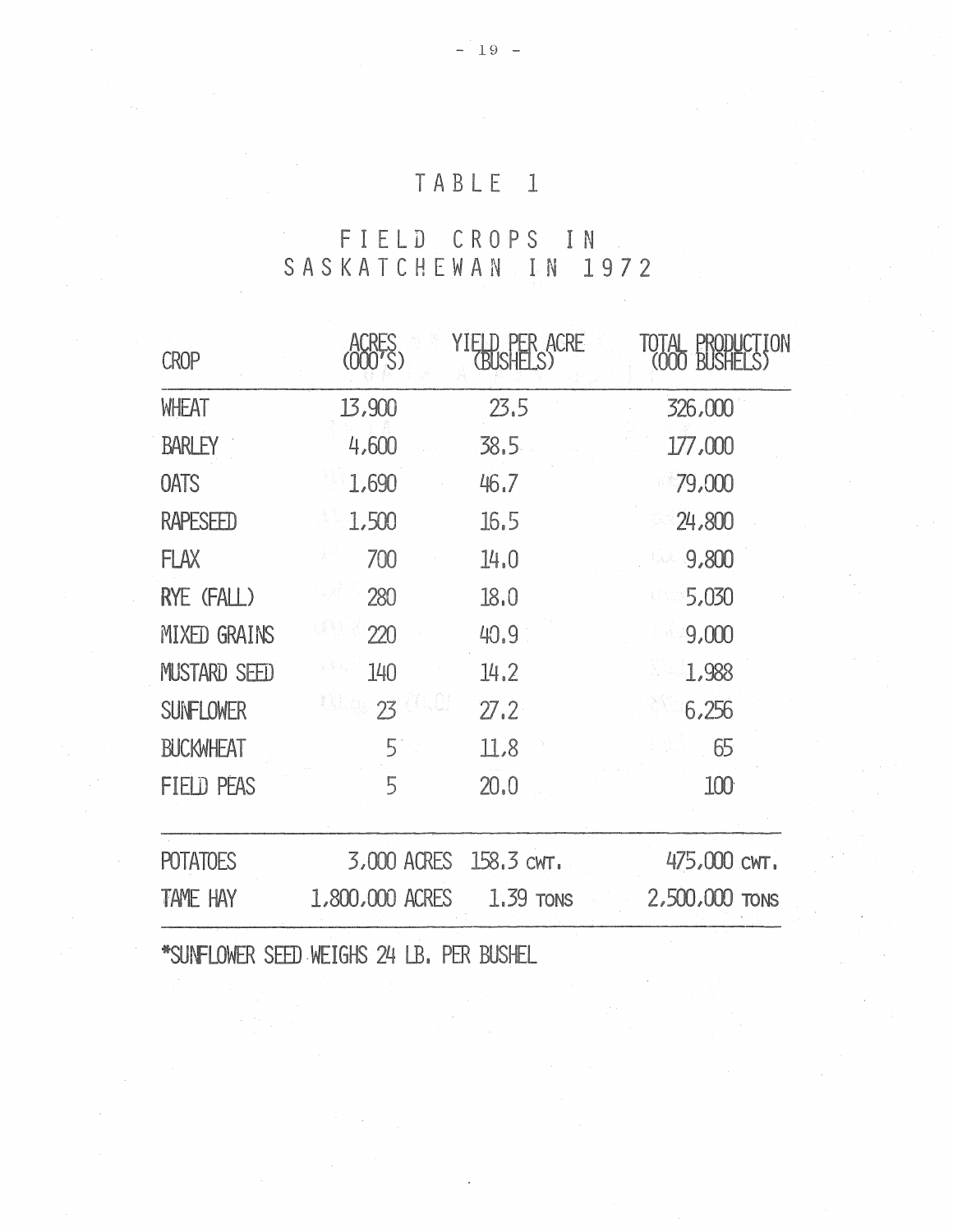## TABLE 2

# SASKATCHEWAN FIELD PEA ACREAGE

 $\mathcal{L}^{\text{max}}$  $\sim$   $\sim$ 

| YEAR | ACRES             |
|------|-------------------|
| 1967 | 800               |
| 1968 | 1,000             |
| 1969 | 1,700             |
| 1970 | 2,500             |
| 1971 | 8,000             |
| 1972 | 5,000             |
| 1973 | $10,000 - 16,000$ |
| 1974 | ?                 |

 $\bar{z}$ 

 $\hat{\vec{r}}$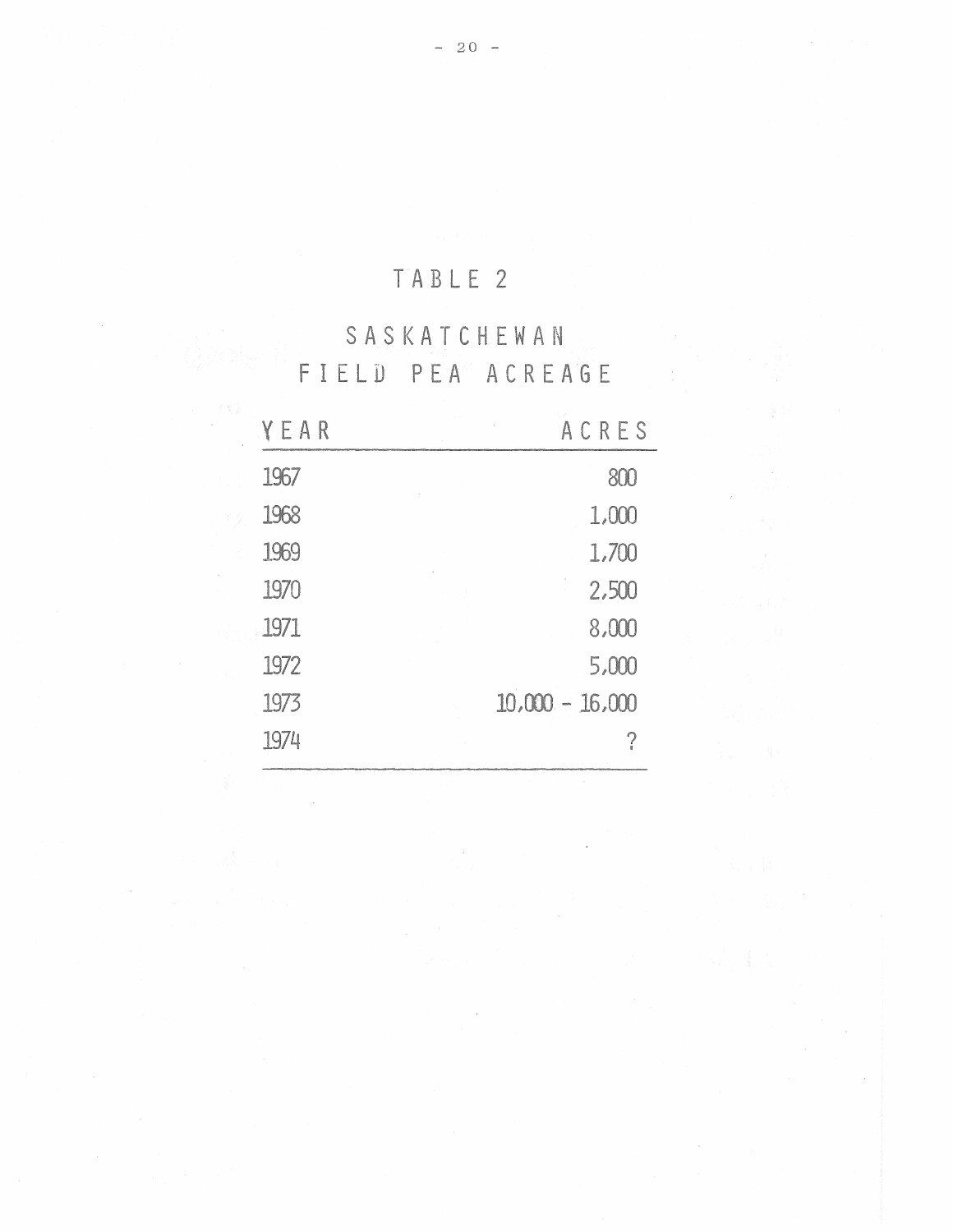DISCUSSION OF DR. AL ALINKARD S PAPER ENTITLED: "CROP SPECIES FOR MAXIMUM PRODUCTION AND GOOD AGRONOMIC 'PRACTICE''

 $Question:$  What variety of field peas would you recommend or is there more than one? Al Slinkard: There are 3 licensed varieties of peas; Century, Trapper, and Triumph. Triumph was licensed in 1973, it is higher yielding in most areas of the province except the extreme northern fringe of the cultivated areas. The reason for this is that it is a little later maturing, which is okay except up there. It is a little too late for the Melfort area and north to Nipawin. For example, this year yields were down in that area because of the late maturity. So I am in favor of Trapper. Now, most of our tests indicate that Century and Trapper are fairly comparable in yield but Trapper is smaller seeded and if you go by what we propose as our standard seeding rate of 8 seeds per square foot the  $s$ maller seeded Trapper will require 110 lbs/acre whereas, the larger seeded Century will require about 170 lbs of seed per acre. This represents a seeding rate difference 'of one bushel in favor of Trapper, the small seeded variety, and the yields are usually comparable in most areas.

Question: Can you give us some yield estimates and also the current price for field peas and fababeans?

Al Slinkard: Yield estimates for field peas - Newfield seeds of Nipawin for example, had 1,000 acres under contract, and averaged a yield of 24.8 bus/acre which is a realistic figure .for this year in that general area. Now yields in that area suffered from high moisture conditions and because of that were well below the yield potential for this crop. Now, the price of peas - you know if you don't have any - and you want some awful bad - you might even offer a dollar a pound for them. I have heard figures, 42 cents/lb; 33 cents/lb; 27 cents/, lb, but I haven't heard of anybody selling any. So you ask me the price of peas, I don't have any idea.